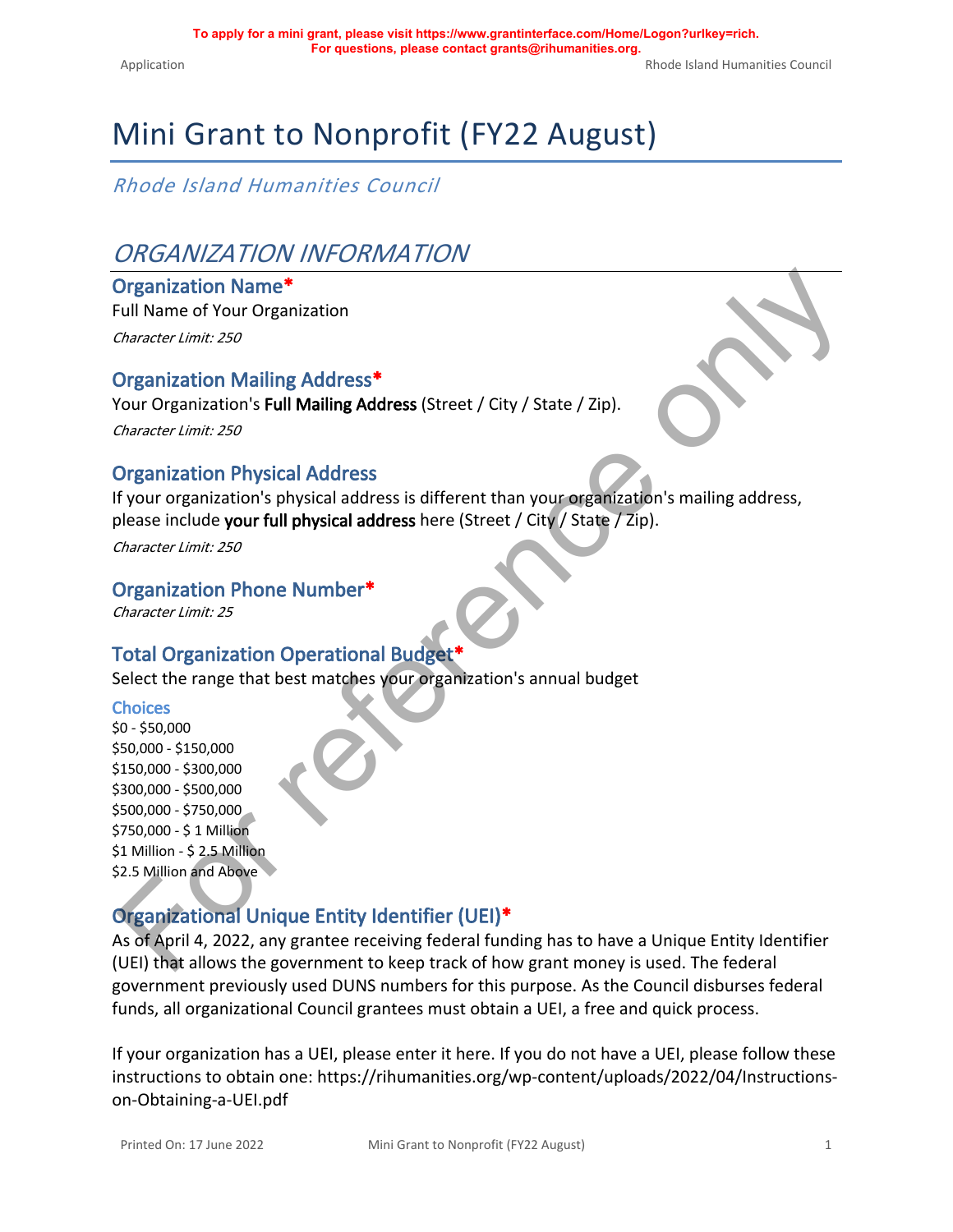If your organization has difficulties with obtaining a UEI for any reason, you may enter "0" in this field for now and continue with the application. That said, you must obtain a UEI before the

Council can disburse any awarded funds.

*Character Limit: 250*

### **Organization Letter of Determination\***

Please upload a copy of the sponsoring organization's current *federal* nonprofit designation letter.

*File Size Limit: 2 MB*

### **Organizational Eligibility\***

Per the Grant Guidelines, organizations may only have **one** major or mini grant open with the Council at a time. To clarify, open CARES Act grants and RI CHARG grants **do not** affect organizational eligibility for major and mini grants. Please upload a copy of the sponsoring organization's current *federal* nonprofit designation<br>
etter.<br>
The set limit: 2 MB<br>
Driganizational Eligibility \*<br>
Driganizational Eligibility \*<br>
Preference or anti-<br>
Condicil at a t

Does your organization currently have a major or mini grant open with the Council?

**Choices** Yes No Not sure

If you responded **Yes** or **Not Sure** to the Organizational Eligibility question, please contact Council Grants staff at grants@rihumanities.org as soon as possible to discuss your organization's situation.

If you responded **No** to the Organizational Eligibility question, please proceed with the application.

# *PROJECT DIRECTOR AND AUTHORIZED OFFICIAL INFORMATION*

**Project Director Name & Title\*** *Character Limit: 250*

**Project Director Email Address\*** *Character Limit: 250*

**Project Director Phone Number\*** *Character Limit: 250*

#### **Project Director's Permission to Submit Application\***

Do you have permission to submit this application on behalf of your sponsoring organization?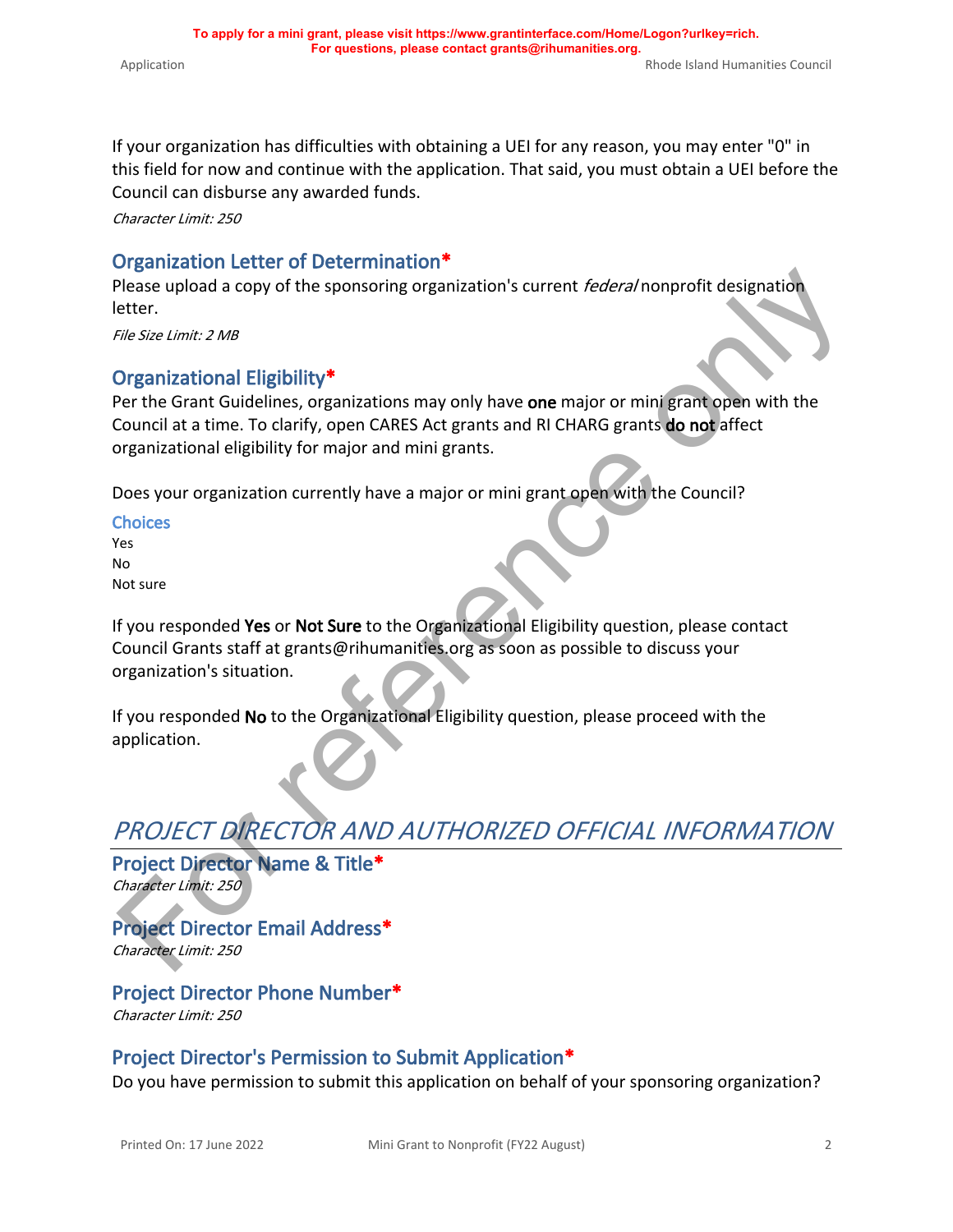#### **Choices**

Yes No

## **Authorized Official Name & Title\***

The Authorized Official **cannot** be the same person as the Project Director. See our Grant Guidelines for additional information.

*Character Limit: 250*

#### **Authorized Official Email Address\***

*Character Limit: 250*

#### **Authorized Official Phone Number\***

*Character Limit: 250*

### **Authorized Official's Permission to Submit Application\***

Do you have permission to submit this application on behalf of the sponsoring organization?

**Choices** Yes

No

## *PROJECT INFORMATION*

**Project Name\*** *Character Limit: 100*

## **Project Start Date\***

When do you plan to start your project? To be eligible, projects must start after award notifications. Notification of mini grant funding is generally 4-6 weeks after the deadline. Character Limit: 250<br>
Authorized Official Email Address\*<br>
Character Limit: 250<br>
Authorized Official Phone Number\*<br>
For reference of Chical's Permission to Submit Application\*<br>
For reference only and the submit this applica

*Character Limit: 10*

**Project End Date**\* *Character Limit: 10*

## **Project Phase\***

For which phase of your project are you seeking funding?

**Choices** Research, Planning, or Development Production or Implementation

## **Project Synopsis\***

*Briefly* describe your project in two to three sentences.

*Character Limit: 500*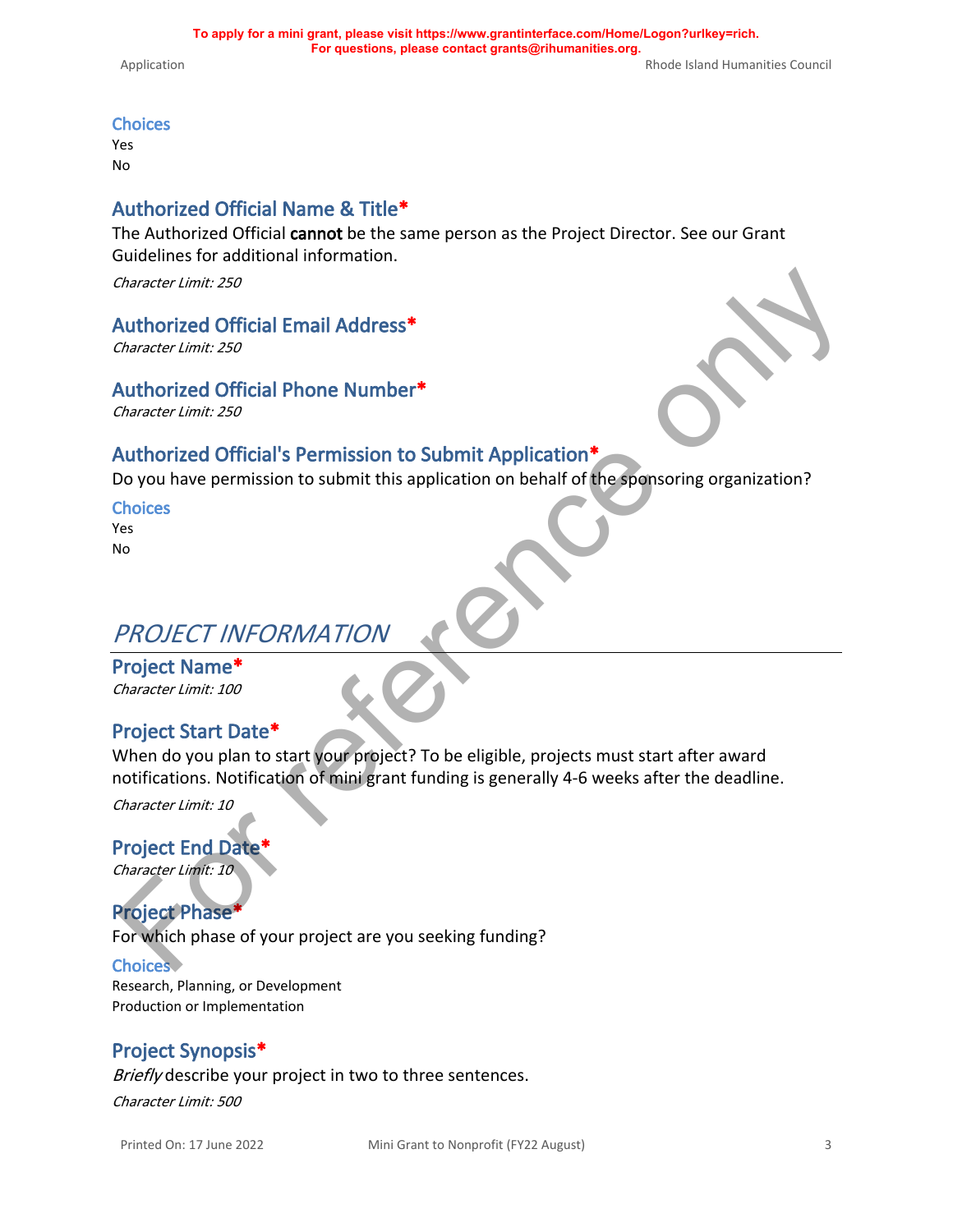## **Project Goal(s)\***

Humanities Council grants bring together people, organizations, and ideas. Our supported projects stimulate new research in the humanities, spark thoughtful community exchange, and engage new audiences with humanities learning. To that end, what are your project's goal(s)? What issue or opportunity is your project addressing? **Remember project goal(s) are broad statements that describe the desired change in the community resulting from your project.** Goal(s) establish the overall direction for your project and define the scope of what you hope to achieve.

Think big and let your goal(s) be ambitious! For additional information and helpful advice, please review our Evaluation Toolkit.

*Character Limit: 1500*

#### **Project Outcomes\***

What are your project's intended outcomes? **Outcomes are concrete, measurable, and attainable changes in behavior, status, attitude, skill, knowledge, or circumstance in the community.** What changes do you hope to achieve with this project and how it brings people and organizations together across cultures?

Use action verbs that describe your process: increase x, decrease y, strengthen, reduce, etc. Outcomes are what you'll measure with your evaluation plan. For additional information and helpful advice, please review our Evaluation Toolkit.

*Character Limit: 1500*

#### **Project Outputs/Activities\***

**Outputs are tangible activities of your project that advance your goals and intended outcomes.** Activities should build on experience that you already have and also advance new directions to bring people, organizations, and ideas together. What are your project's outputs? Detail them here. Use clear language and include logistical specifics! Soal(s) establish the overall direction for your project and define the scope of what you hape to<br>thinke big and let your goal(s) be ambitious! [For](http://rihumanities.org/grants/grantmaking/) additional information and helpful advice.<br>Principal let your goal(s) be a

Examples of outputs/programs: festival, exhibit, performance, publication, archive, research, oral history, lecture, etc. For additional information and helpful advice, please review our Evaluation Toolkit.

*Character Limit: 3000*

#### **Humanities Scholarship\***

What humanists (experts, scholars, researchers) will you be working with to ensure adequate representation of knowledge from one or more humanities disciplines? How will they help in project planning and/or implementation to increase public understanding of the humanities? Please detail all scholars committed to your project. Include their title/affiliation, content expertise, and *specific role* in your project.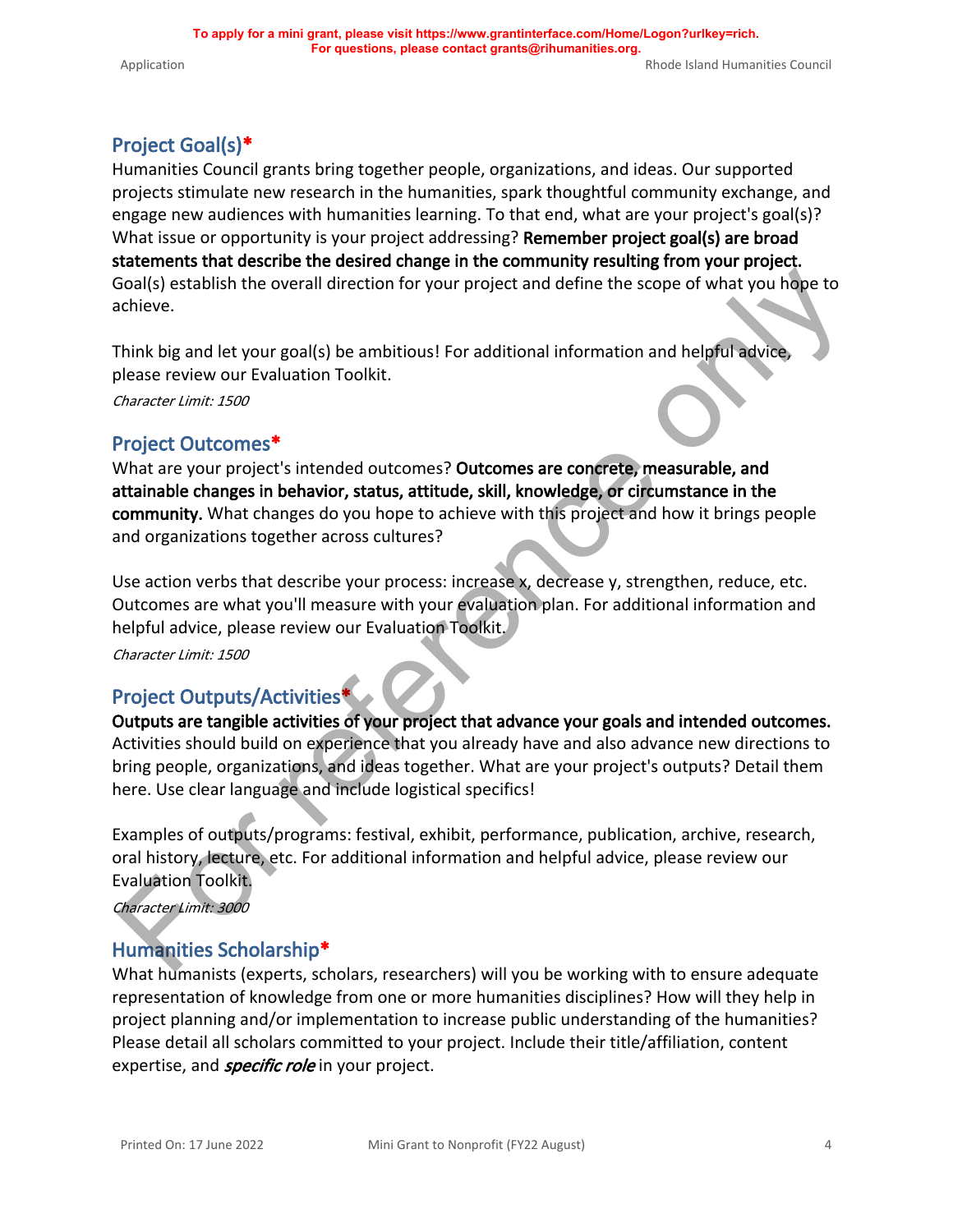If need be, you can coalesce all scholars' bios into one supplementary document uploaded at the end of the application.

*Character Limit: 1500*

## **Civic Relevancy\***

How is your project enhancing the civic life of Rhode Island? Is your project sharing diverse perspectives in order to build understanding and empathy? Are you connecting individuals to institutions that support community engagement? How is humanities learning in your project providing attendees with the tools (historic context, diverse perspectives/experiences, etc.) they need to be active and engaged citizens of Rhode Island? Think creatively! *Character Limit: 1500*

**Partners\***

Collaboration with partners can be an impactful aspect to any public humanities project. Are you partnering with other organizations on the goals, outcomes, and outputs/activities detailed above? Have you considered a collaboration with a cross-sector organization e.g. one focused on health, environment, education, etc.? Ensurations that support community engagement? How is humanities learning in your project<br>rotwiding attendees with the tools (historic context, diverse perspectives/serveriences: atc.,<br>they need to be active and engaged ci

State here the specific roles of partnering individuals and organizations. What do partners "bring to the table"? Detail how the proposed partnerships will improve your work.

Letters of commitment or interest from collaborating organizations and/or community members can speak volumes about the impact of your work in the community. Though not a requirement, the Council has provided space below to upload letters of support.

*Character Limit: 1500*

## **Publicity and Outreach Plans\***

What are your plans for engaging the public with your project? Please detail your target audience(s), audience goals (numbers), and methods of publicity and outreach. You might like to consider new and "tried and true methods" of outreach. Be sure to emphasize any new audiences and the methods you're employing to reach them.

*Character Limit: 1500*

## **Working with K-12 Students\***

Are you working consistently with students in your project? If the answer is yes, please detail the top-level curricular alignments of your work. The curriculum alignments you choose can be self-determined, but they should be relevant to the format/scope of your project and the type of humanities learning your students will experience.

Curricular materials for in-school, after-school, summer learning, etc. are relatively available online, for free, with a quick search. Consider asking your colleagues or partners at education organizations/institutions what might be a good fit. If you have additional questions, you can always ask staff for assistance.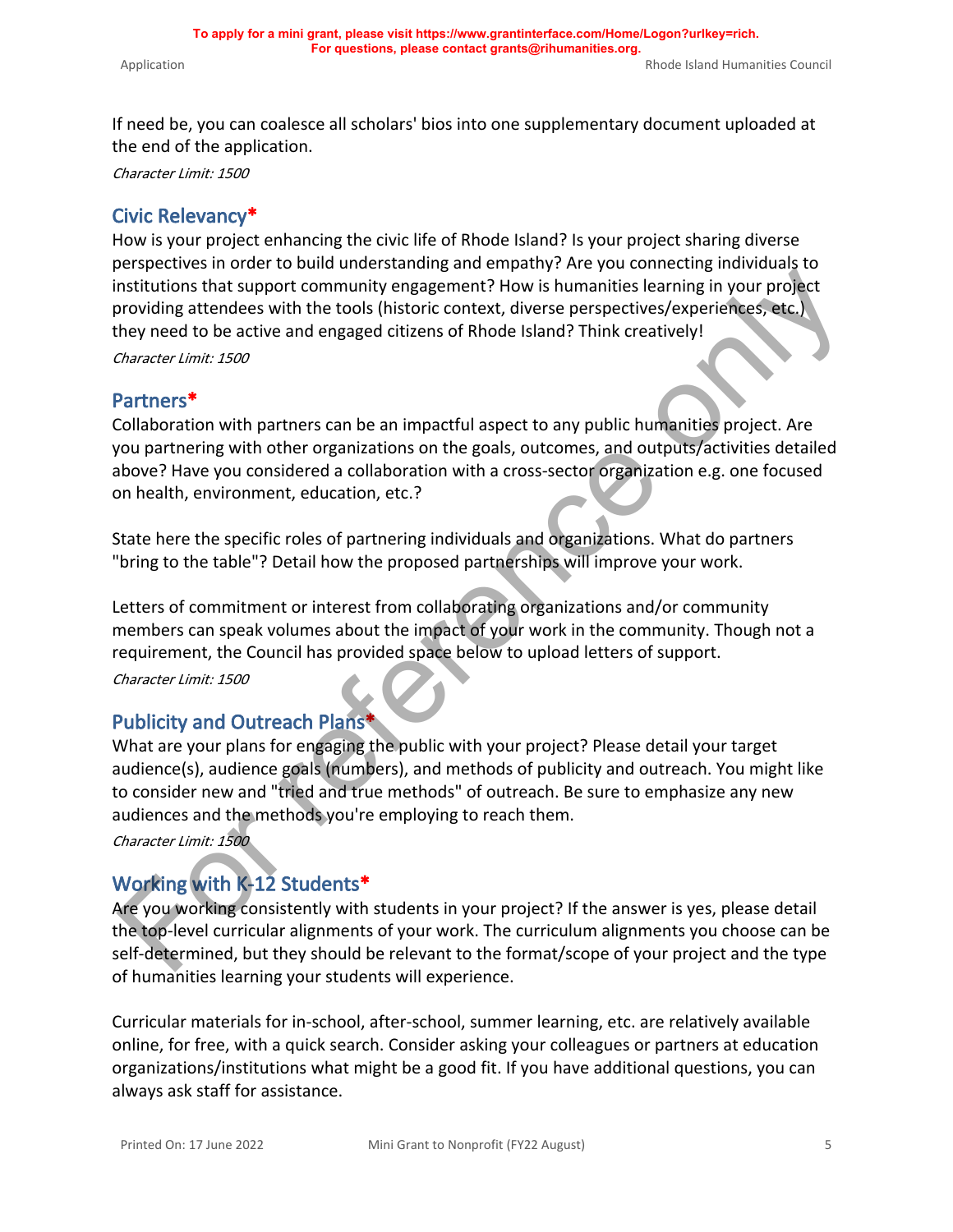*Character Limit: 1500*

## *PROJECT BUDGET*

#### **Total Request to the Council\***

Mini grants requests are capped at \$2,000.

*Character Limit: 20*

#### **Total Cost-Share\***

Enter the total estimated cost-share for your project. **Please note:** The total cost-share must at least equal the total funds requested from the Council. You can calculate this amount by adding together the cash and in-kind donations detailed in your budget.

*Character Limit: 20*

#### **Federal Negotiated Indirect Cost Rate Agreement (NICRA)\***

Does your organization have a current federal Negotiated Indirect Cost Rate Agreement (NICRA)?

**Choices** Yes

No

#### **NICRA Upload**

If your organization **does** have a current federal Negotiated Indirect Cost Rate Agreement (NICRA), please upload a copy of the current NICRA below. You may use this indirect cost rate in your project budget either as part of the request to the Council or the cost-share.

*File Size Limit: 2 MB*

If your organization **does not** have a current federal Negotiated Indirect Cost Rate Agreement (NICRA), you can use in your project budget the *de minimus* indirect cost rate of 10% of the modified total direct cost (MTDC) of the request to the Council. You may include this line item either as part of the request to the Council or the cost-share. Chall Cost-Share\*<br>
Chall Cost-Share\*<br>
Chall Cost-Share\*<br>
Chall Cost-Share\*<br>
Chall Cost-Share\*<br>
Chall Cost-Share\*<br>
Chall Cost-Share\*<br>
Chall through consider the cost share for your project. Please note: The total cost-Share

For more information on this, please refer to the Grant Guidelines.

#### **Budget\***

Mini grant requests are capped at \$2,000 and can support a percentage of administrative costs and staffing, costs for events, supplies, honoraria and stipends, marketing and promotion, travel, etc.

**Please upload a project budget in the Council's required budget template below**. The Council's template can be found [here.](https://rihumanities.org/wp-content/uploads/2020/02/Budget-Template-2020.xlsx)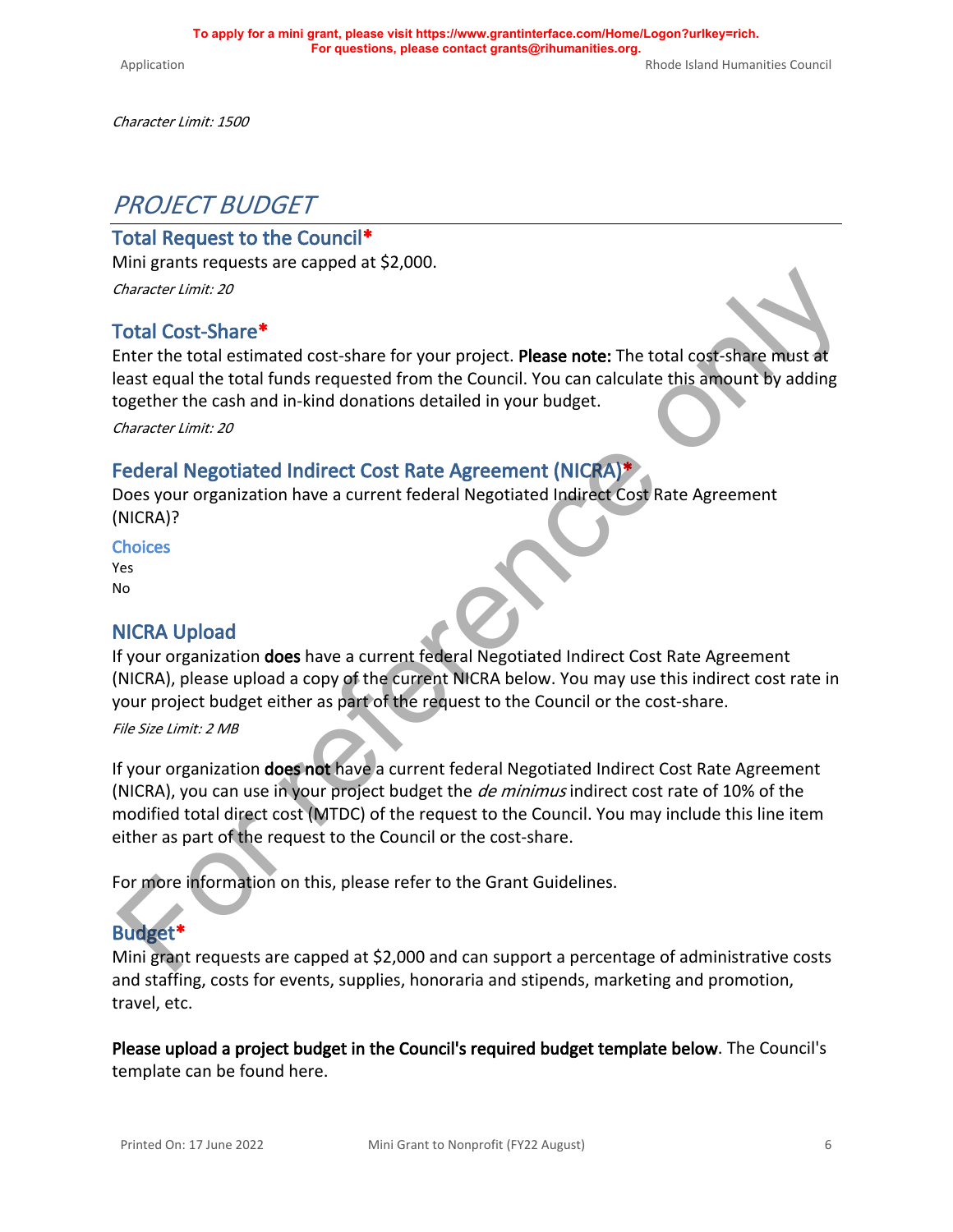**Core Restrictions to Consider:** Costs for staff can be no more than \$2,000 per position. (E.g. \$2,000 for Project Director Jane Doe.) Project outputs and activities must be free and open to the public.

Other budget requirements and restrictions are detailed in our [Grant Guidelines](https://rihumanities.org/wp-content/uploads/2021/07/RI-Council-for-the-Humanities-guideRev_July162021-.pdf).

*File Size Limit: 2 MB*

## **Budget Detail**

If you'd like to include additional information about your project budget, you can do so here. Feel free to explain the role/importance of specific individuals or costly line items. *Character Limit: 1000*

# *PROJECT EVALUATION PLAN*

*Reviewing our Evaluation Toolkit can help you successfully develop an evaluation plan. Both the short version (for those experienced in evaluation) and the long version (with extra resources and tools) can be found on our website.*

## **Evaluation - Evaluation Goal and Evaluation Questions\***

An evaluation plan is the concrete process your organization will undertake to understand the impact of your project. Since you've already detailed your project goals, outcomes, and outputs, you need to:

1) Set an Evaluation Goal:

• An evaluation goal is a focus area for your evaluation plan based on project goals, outcomes, and outputs. An evaluation goal is an overarching question/statement you'd like to answer or solve through undertaking an evaluation plan. E.g. "I want to understand if and how this project attracted different audiences, so I can improve my outreach methods." Budget Detail<br>
If you dilike to include additional information about your project budget, you can do some reference free to explain the role/importance of specific individuals or costly line items.<br>
The reference of the to

#### 2) State Five Evaluation Questions:

• Evaluation questions are guiding questions that determine (with your evaluation goal) the strategic direction of your evaluation plan. Make sure these questions are answerable. E.g. "What were the demographics of our audience at each program? What aspects of our program seemed to engage audiences the most? Did audiences learn something new about a different culture?"

*Character Limit: 1500*

## **Evaluation (Cntd.) - Evaluation Indicators and Evaluation Methods\***

1) Set Three to Five Indicators: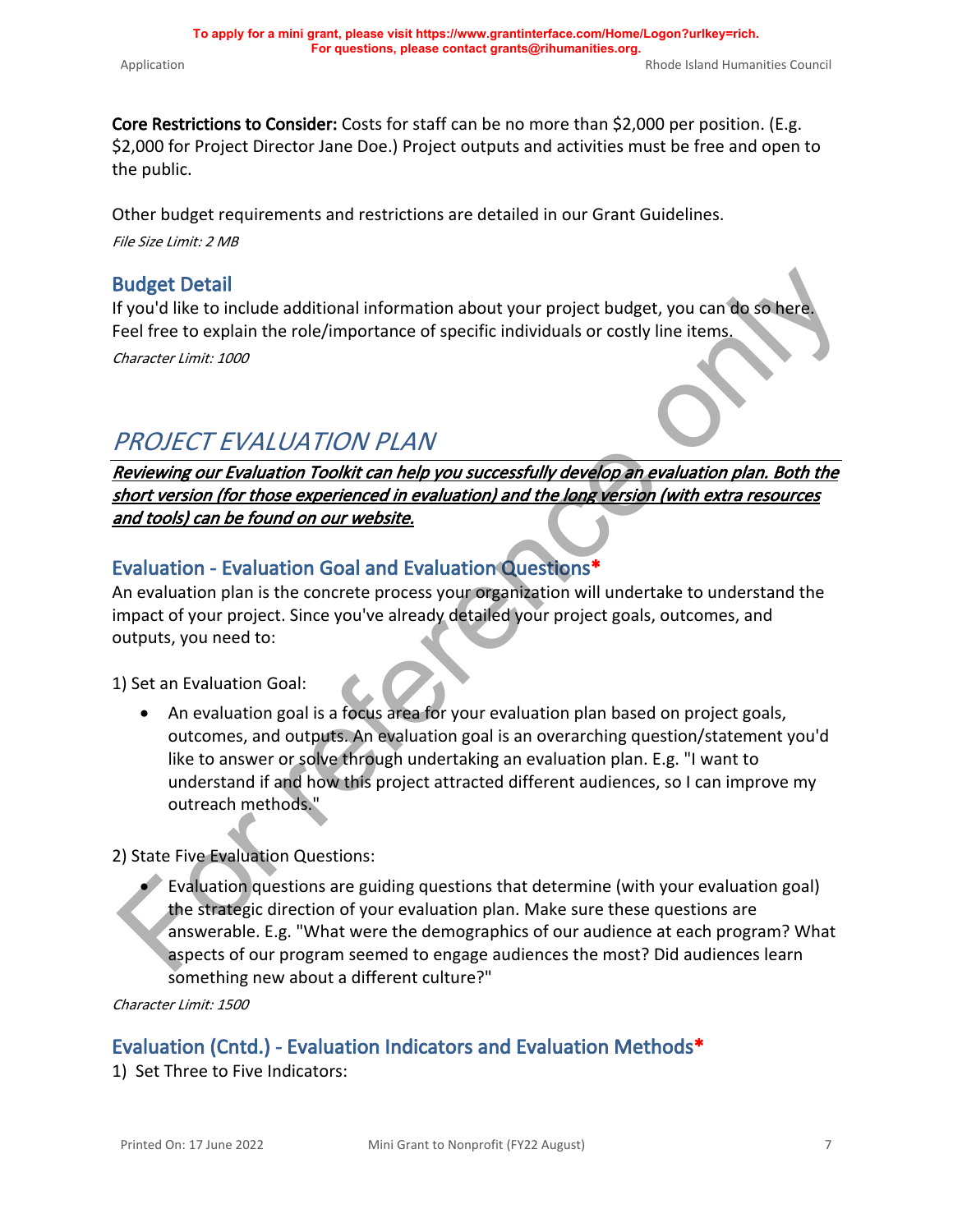attended the exhibit. Ticket sales increased by 25 percent. One half of the respondents

to a survey about the activity made a connection to a different culture."

2) Choose your Evaluation Methods:

• There are many ways to collect data for a project and understand if you're making progress on your outcomes, via your indicators. Evaluation methods include: surveys, public observation, focus groups, interviews, etc. Detail how you will collect information via relevant evaluation methods. How will your evaluation methods help you to understand if and how your achieved your project's goals and intended outcomes? ey throuse your texnation methods.<br>
There are many ways to collect data for a project and understand if you're making<br>
progress on your outcomes, via your indicators. Evaluation methods include surveys,<br>
public lose-vation

*Character Limit: 1500*

# *ADDITIONAL DOCUMENTS*

## **Project Director Credentials**

You can attach a biography, resume, or CV for the project director that demonstrates their capacity to manage this project here.

*File Size Limit: 2 MB*

## **Humanities Scholar Credentials**

You can upload the credentials (resume, CV, biography, etc.) of your humanities scholars here and below.

*File Size Limit: 2 MB*

## **Humanities Scholar Credentials Field Two**

See above *File Size Limit: 2 MB*

## **Letter of Support**

If you have letters of support from partnering organizations, artists, or scholars, feel free to upload them here.

*File Size Limit: 2 MB*

## **Letter of Support Field Two**

See above *File Size Limit: 2 MB*